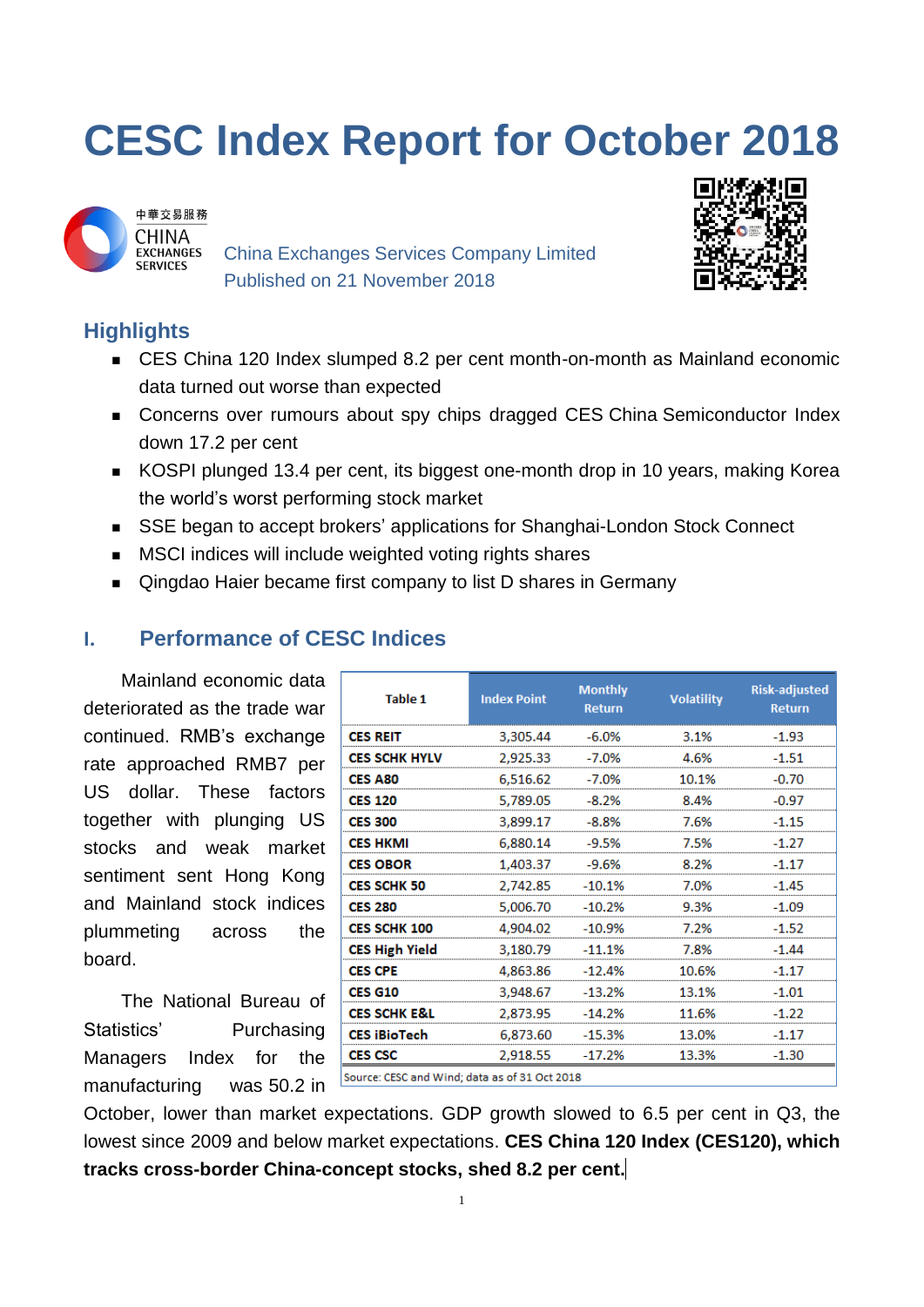A cover story in Bloomberg Businessweek that said someone in Mainland China planted spy chips in motherboards sold by US company Super Micro raised concerns about the hardware and chip industries despite clarification and denials by a number of tech companies. **CES China Semiconductor Index (CESCSC) plunged 17.2 per cent.**

As risk appetite declined, risk aversion became dominant. Hong Kong's real estate investment trusts (REITs) are known for their stable rental income. **CES REIT Index dropped a mere 6 per cent in a show of resilience.**

### **II. Other stock indices**

Interest rate and currency concerns, geopolitical tensions, midterm elections in the US and other uncertainties continued to plague global stocks. Tech stocks came under pressure as the US's tech sector delivered worse than expected Q3 results. The 10-year government bond yield in the US exceeded 3.25 per cent at one point, and the dollar index rose above 97 points.

US's NASDAQ tumbled 9.2 per cent, its largest drop in 10 years. S&P 500 closed almost 7 per cent lower at 2711 point.



Korea's KOSPI was the worst performing index. The country's GDP growth in Q3 was a mere 2 per cent year-on-year, far lower than Q2's 2.8 per cent. Ongoing trade disputes are expected to continue to hurt the country, as its economy is mainly export-diven. Korean blue chips retreated 13.4 per cent to 2029 points in their biggest one-month loss in the past 10 years.

European issues returned to haunt investors. Italy's 2019 budget plan was rejected by the EU due to a high deficit compared with the country's GDP, but Rome declined to make concessions. There were also reports of an EU warning to France that the country's planned debt reduction in 2019 is not in line with a French agreement with the EU. Britain's FTSE 100, Germany's DAX and France's CAC40 slid 5.1 per cent, 6.5 per cent and 7.3 per cent respectively.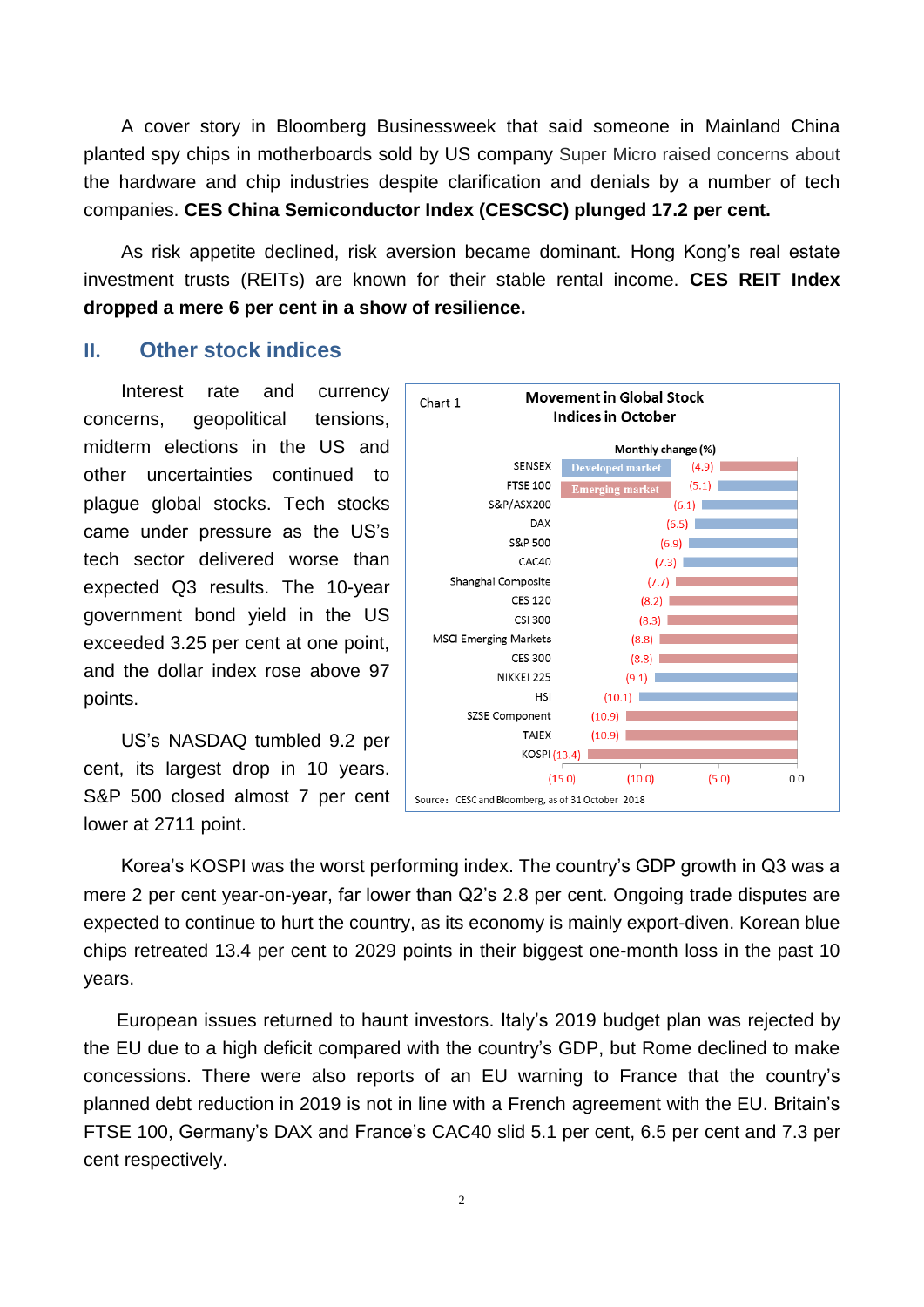#### **III. China-related investment activities offshore**

#### **SSE began to accept brokers' applications for Shanghai-London Stock Connect**

The Shanghai Stock Exchange (SSE) began to accept applications on 27 October from brokers that want to trade under Shanghai-London Stock Connect. The SSE move came about two weeks after the CSRC issued provisional rules for the issuance of depository receipts under the planned Shanghai-London scheme based on changes to earlier proposals issued for consultation. The rules cover matters relating to the issuing and listing of depository receipts linked to overseas- and Mainland listed-companies.

A qualified overseas enterprise may apply to the CSRC to issue China Depository Receipt (CDRs) on its existing shares if it has a listing history of three years on the London Stock Exchange (LSE), including one year of premium listing on the exchange's main board, and an average market cap not lower than RMB20 billion in the most recent 120 trading days. No fewer than 50 million CDRs with a combined market cap of at least RMB500 million are expected to be issued. Onshore investors trading CDRs must have in their accounts assets with a daily average value of RMB3 million. As reported by *Financial Times*, HSBC could be the first company to issue CDRs under Shanghai-London Stock Connect.

A qualified Mainland-listed company may issue Global Depositary Receipts (GDRs) on its existing or new shares and list them on the LSE. Except for strategic investments, overseas holdings in a Mainland-listed company must not exceed 30 per cent, and a single overseas investor must hold no more than 10 per cent. Huatai Securities could be the first company with GDRs listed in London, according to *Financial Times.*

#### **MSCI indices will include weighted voting rights shares**

Weighting voting rights (WVR) shares will be included in MSCI indices and their weightings calculated based on their free float market capitalisation, according to consultation results released by MSCI on 31 October. The decision means US company SNAP as well as Hong Kong-listed Xiaomi and Meituan stand a high chance of becoming MSCI constituents next year.

WVR shares will be included during MSCI's quarterly index review in February 2019. The decision will take effect in March. Given polarised opinions among institutional investors about the inclusion of such shares, MSCI is planning a new series of indices to be launched in 2019 Q1 for investors who want to avoid WVR shares.

#### **Qingdao Haier became first company to list D shares in Germany**

Household appliance manufacturer Qingdao Haier debuted on China Europe